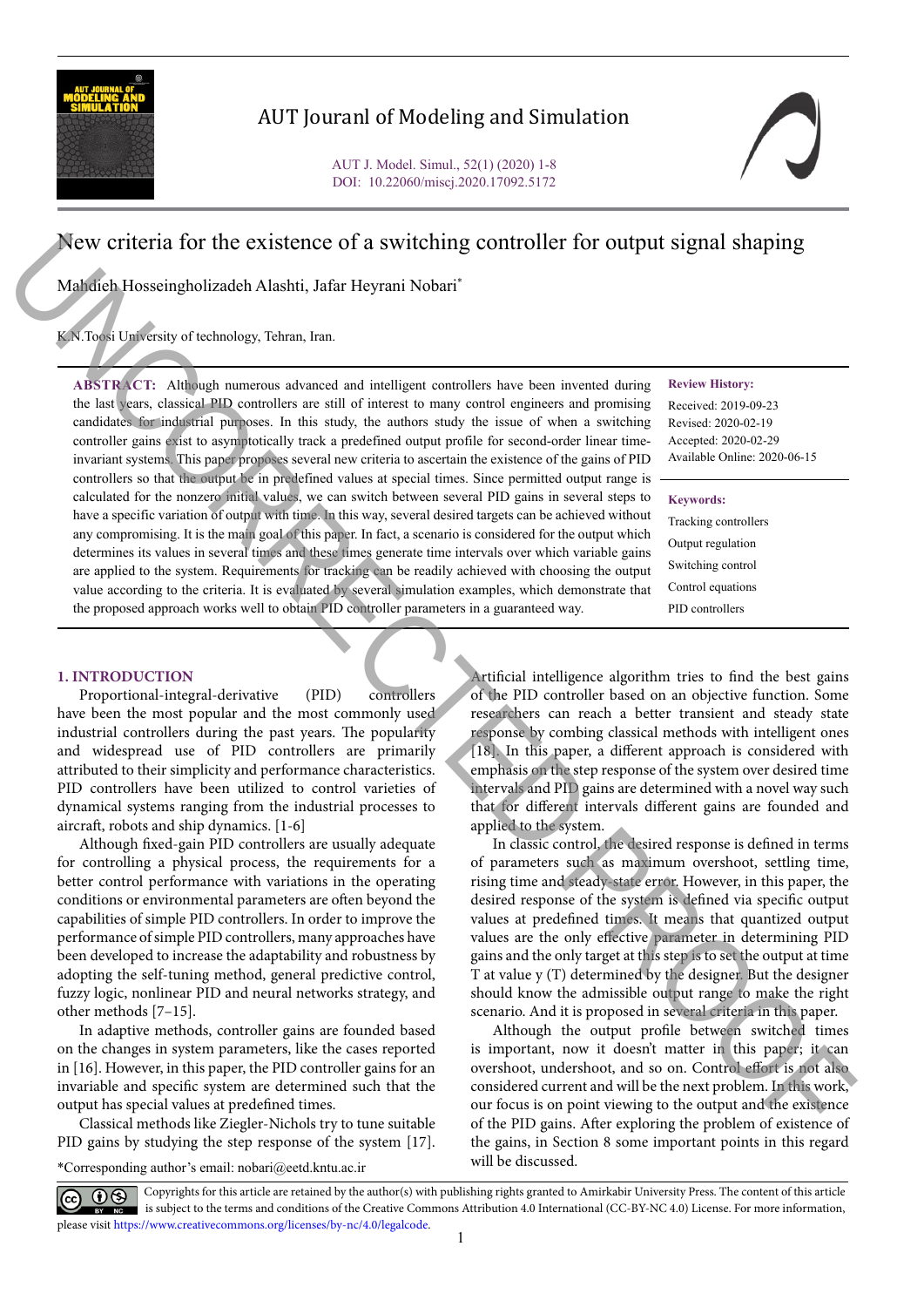

Notice that results of this paper are true for a second order system or higher order system than can be approximated to a second order system. With appropriate choice of y (T) values; according to the presented criteria; PID gains will be achieved for sure (existence of the gains).

Since the results are presented for nonzero initial values, it would be possible to determine variable gains at intervals such that the output is at specific values at predefined consecutive time spans. This is by considering the fact that, following-up the output from the predetermined scenario is the ultimate goal of this article.

These subjects are presented in Sections 2 to 6, where, the permissible output range is calculated for different types of the closed-loop system roots. For different cases of closed loop roots, examples are proposed that PID gains are calculated using Matlab functions, then closed-loop system Simulink is simulated, and the output and control signals are displayed. All of these examples confirm the correctness of the fact that the correct choice of y (T) will certainly lead us to the PID controller's gains. Finally, as an example, a scenario is defined for a specific output and PID gains are tuned accordingly. Some important points about the output behavior between two switches is discussed in Section 8 and the paper is concluded in Section 9. Figure 1. The controller of the state of the state of  $\mathbb{F}_2$ . The state of  $\mathbb{F}_3$  and  $\mathbb{F}_4$  and  $\mathbb{F}_5$  and  $\mathbb{F}_6$  and  $\mathbb{F}_6$  and  $\mathbb{F}_6$  and  $\mathbb{F}_6$  and  $\mathbb{F}_6$  and  $\mathbb{F}_6$  and  $\mathbb{F}_6$  and  $\math$ 

## **2. THE ARGUMENT**

In this article, a second order system without zero in the form of  $\frac{1}{s^2 + a_1 s + a_0}$  $\frac{1}{s^2+a,s+a_0}$  is considered. Input of the system is a step and initial value of the output and its derivative are  $y_0$  and  $\dot{y}_0$ . PID controller is considered in the practical form of  $K_p + \frac{K_f}{s} + K_p - \frac{N}{1 + N \frac{1}{s}}$ <br>and is implemented as Fig. 1.

If three roots of the closed-loop are  $s_1$ ,  $s_2$  and  $s_3$ , the relations between roots and controller gains would be:

$$
\begin{cases}\n a_1 + K_D = -(s_1 + s_2 + s_3) \\
 a_0 + K_P = s_1 s_2 + s_1 s_3 + s_2 s_3 \\
 K_I = -s_1 s_2 s_3\n\end{cases}
$$
\n(1)

By partial fraction decomposition, the output equation at

specific time *T* is:

$$
y(T) = 1 + e^{s,T} \frac{A_1}{(s_1 - s_2)(s_1 - s_3)} +
$$
  
\n
$$
e^{s_2T} \frac{A_2}{(s_2 - s_1)(s_2 - s_3)} + e^{s_3T} \frac{A_3}{(s_3 - s_1)(s_3 - s_2)}
$$
  
\n
$$
A_i = s_i^2 y_0 + s_i (a_1 y_0 + \dot{y}_0 + K_D - K_D f(0)) +
$$
  
\n
$$
K_P + u_1(0) + \frac{K_I}{s_i}, i = 1, 2, 3
$$
\n(2)

To calculate signal f at the end of each step of switch which is used as an initial value for the start of the next switch, the below equation will be used.

$$
f(T) = 1 - e^{-NT} + f(0)e^{-NT} - 1 - e^{s_1T} \frac{NA_1}{(s_1 + N)(s_1 - s_2)(s_1 - s_3)}
$$
(3)  

$$
-e^{s_2T} \frac{NA_2}{(s_1 + N)(s_2 - s_1)(s_2 - s_3)} - e^{s_3T} \frac{NA_3}{(s_1 + N)(s_3 - s_1)(s_3 - s_2)}
$$

And the value of  $u_1$  at the end of each step of switch which is used as the initial value of the integrator part in the next step would be:

$$
u_1(T) = a_0 - \frac{B_1 K_I e^{s_1 T}}{s_1^2 (s_1 - s_2)(s_1 - s_3)}
$$
  
\n
$$
\frac{B_2 K_I e^{s_2 T}}{s_2^2 (s_2 - s_1)(s_2 - s_3)} - \frac{B_3 K_I e^{s_3 T}}{s_3^2 (s_3 - s_1)(s_3 - s_2)}
$$
  
\n
$$
B_i = s_i^3 y + s_i^2 (K_D - K_D f(0) + a_i y_0 + y_0)
$$
  
\n
$$
s_i (K_P + u_1(0)) + K_I, i = 1, 2, 3
$$
\n(4)

Now it should be determined that at a definite time T for what value of the output the designer can be sure of the existence of PID gains. The answer is that if the output range is selected according to presented criteria, then there will be PID gains. These criteria will be discussed later in Sections 3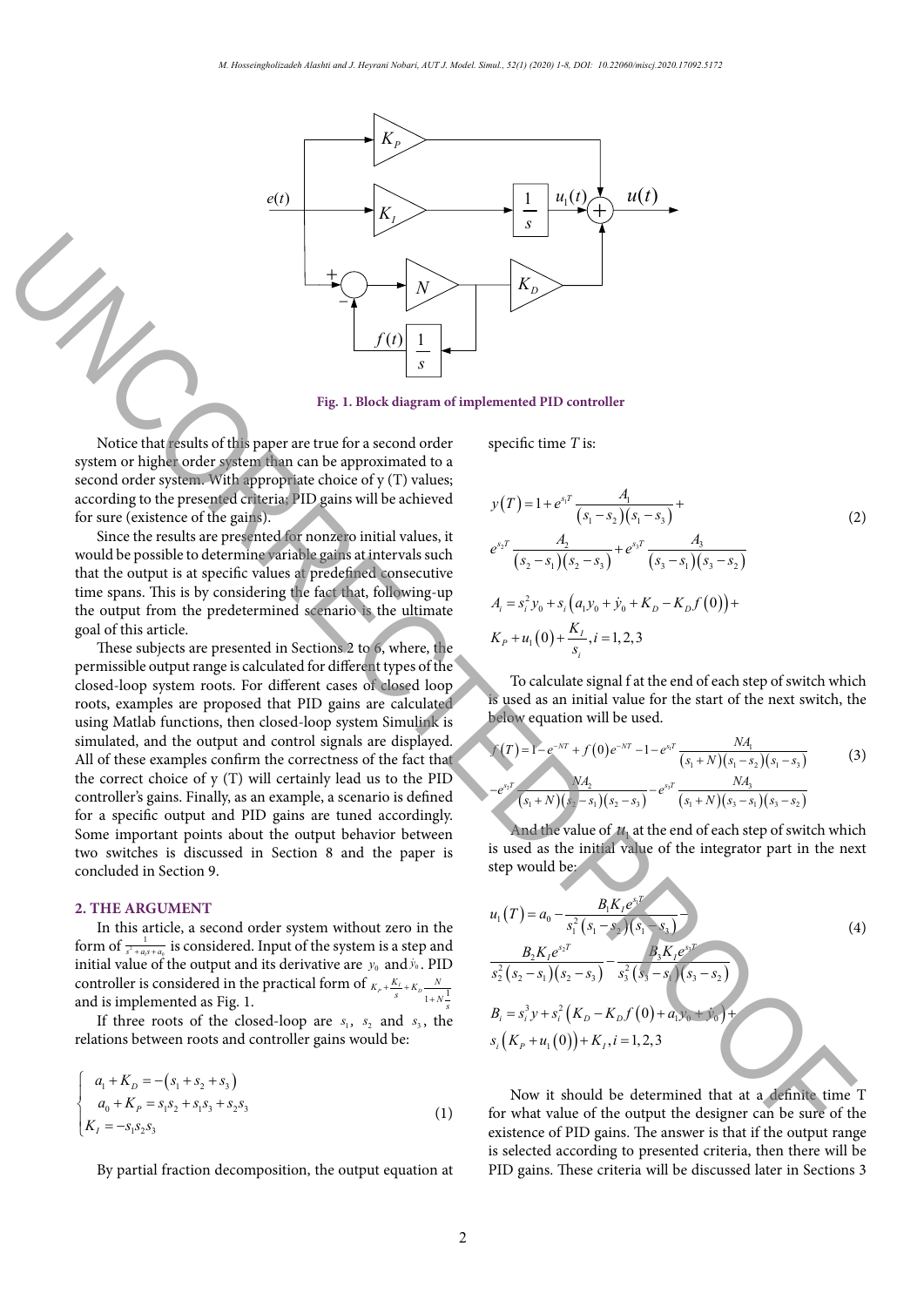to 5, and the output range will be obtained for different types of closed loop roots.

## **3. THREE CLOSED LOOP ROOTS ARE REAL AND WITH THE SAME SIGN**

The difficulty of exploring the problem in three dimensions is simplified by examining the output in the discontinuities and the boundaries of the root zone. Main discontinuities of the output for three same sign roots summarized in three cases:

Case A:  $s_1 \rightarrow 0$ ,  $s_2 \rightarrow 0 \Rightarrow E_1(s_2)$ Case B:  $s_1 \rightarrow s_2, s_3 \rightarrow s_3 \Rightarrow E_2(s_3)$ Case C:  $s_1 \rightarrow 0$ ,  $s_2 \rightarrow s_3 \rightarrow E_3$   $(s_3)$ 

In the following, the discontinuity expressions are calculated for different values of the same sign roots of the closed-loop system.

3.1. Three closed loop roots are real, distinct and negative **The discontinuity case A:** in this case:

 $\lim_{s\to 0} E_1(s_3) = y_0 - \frac{T^2(a_0 - u_1(0))}{2}$  $T(y_0 - a_1 + a_1y_0 + a_1f(0))$  $\sum_{i=0}^{n} E_i (s_3) = y_0 - \frac{T^2 (a_0 - u_1)}{2}$  $\lim_{s_3 \to 0} E_1(s_3) = y_0 - \frac{T^2 (a_0 - u_1) (0)}{2}$  $\lim_{x\to 0} E_1(s_3) = y_0 - \frac{T^2(a_0 - u_1(0))}{2} +$  $\lim_{s_3 \to -\infty} E_1(s_3) = 1 - f(0)$ 3

In the following,  $\text{suppose}_{K_L = y_0} - \frac{T^2(a_0 - u_1(0))}{2} + T(y_0 - a_1 + a_0y_0 + a_0f(0))$ .

**The discontinuity case B:** in this case:

$$
\lim_{s_3 \to 0} E_2(s_3) = K_L
$$
  

$$
\lim_{s_3 \to -\infty} E_2(s_3) = 1
$$

**The discontinuity case C:** in this case:

$$
\lim_{s_3 \to 0} E_3(s_3) = K_L
$$
  

$$
\lim_{s_3 \to -\infty} E_3(s_3) = 1
$$

By calculating other limits for two closed loop roots are the same, real and negative and the third one is real and negative and also for three closed loop roots are the same, real and negative, the following lemma will obtained.

For all lemmas in this paper suppose a second order system without zero and with nonzero initial values that is controlled by a PID controller.

**Lemma 1:** If three negative closed loop roots are desired, the presence of the output in the range of  $\lceil \min(K_L, 1, 1 - f(0)), \max(K_L, 1, 1 - f(0)) \rceil$  at a specific time T guarantees the existence of the controller gains. If three roots are also equal, the output range must be  $\lceil \min(K_i, 1), \max(K_i, 1) \rceil$ . The occurrence of extreme in  $E_1$ ,  $E_2$  or  $E_3$  can enlarge upper or lower boundary.

It should be noted that in practice, the initial value of the derivative part i.e.  $f(0)$  must be  $1 - y_0$  in the first switch, and in the following switches, its value is determined using equation (3).

## 3.2. Three closed loop roots are distinct, real and positive

**The discontinuity case A:** in this case with respect to the great value of *N*:

$$
\lim_{s_3 \to 0} E_1(s_3) = K_L
$$
  

$$
\lim_{s_3 \to +\infty} E_1(s_3) = -\infty \times sign_{\text{roots}}(M_{\text{inf}})
$$

Where

$$
M_{inf} = s_i^2 (1 - y_0 - f(0)) +
$$
  
\n
$$
s_i (a_1 - \dot{y}_0 - a_1 y_0 - a_1 f(0)) + (a_0 - u_1(0)) \quad i \in \{1, 2, 3\}
$$

And to determine the sign of  $M_{inf}$  roots, suppose that *Root1* and *Root2* are its roots. So,

 $if (Root1\times T) > T<sub>k</sub>$  or  $(Root2\times T) > T<sub>k</sub> \rightarrow sign_{most} > 0$  $if (Root1 \times T) < -T_h$  or  $(Root2 \times T) < -T_h$   $\rightarrow$   $sign_{post} < 0$ 

 $else$   $sign<sub>Roots</sub> = 0$ 

The value of  $T<sub>k</sub>$  can be determined by finding the number making  $e^{T_h}$  infinite. For example, if  $e^s = 2.9e^3$  can be considered as an infinite number then  $T<sub>k</sub>$  is 8.

The sign of  $M_{inf}$  roots should be considered since  $s_3$  has positive value and it can affect the result only if the sign of greater roots of  $M_{\text{inf}}$  is positive and the output range becomes (-∞, +∞). This is because of the change in sign of *M*<sub>inf</sub> before and after this big root. Otherwise, the sign of the largest root power factor; that is  $1 - y_0 - f(0)$  in this case of discontinuity; determines the output range. Surface the particle is a particular of the contribution of the set of the set of the set of the set of the set of the set of the set of the set of the set of the set of the set of the set of the set of the set of the set

**The discontinuity case B:** in this case:

$$
\lim_{s_3 \to 0} E_2(s_3) = K_L
$$
  
\n
$$
\lim_{s_3 \to +\infty} E_2(s_3) = -\infty \times sign(1 - y_0 - 3f(0))
$$

**The discontinuity case C:** in this case:

$$
\lim_{s_3 \to 0} E_3(s_3) = K_L
$$
  
\n
$$
\lim_{s_3 \to +\infty} E_3(s_3) = -\infty \times sign\left(1 - y_0 - 2f'(0)\right)
$$

By calculating limits for two closed loop roots are the same, real and positive and the third one is real and positive and also for three closed loop roots are the same, real and positive the following lemma will obtained.

**Lemma 2:** If the desire is three positive closed-loop roots and if three roots are the same, the output range become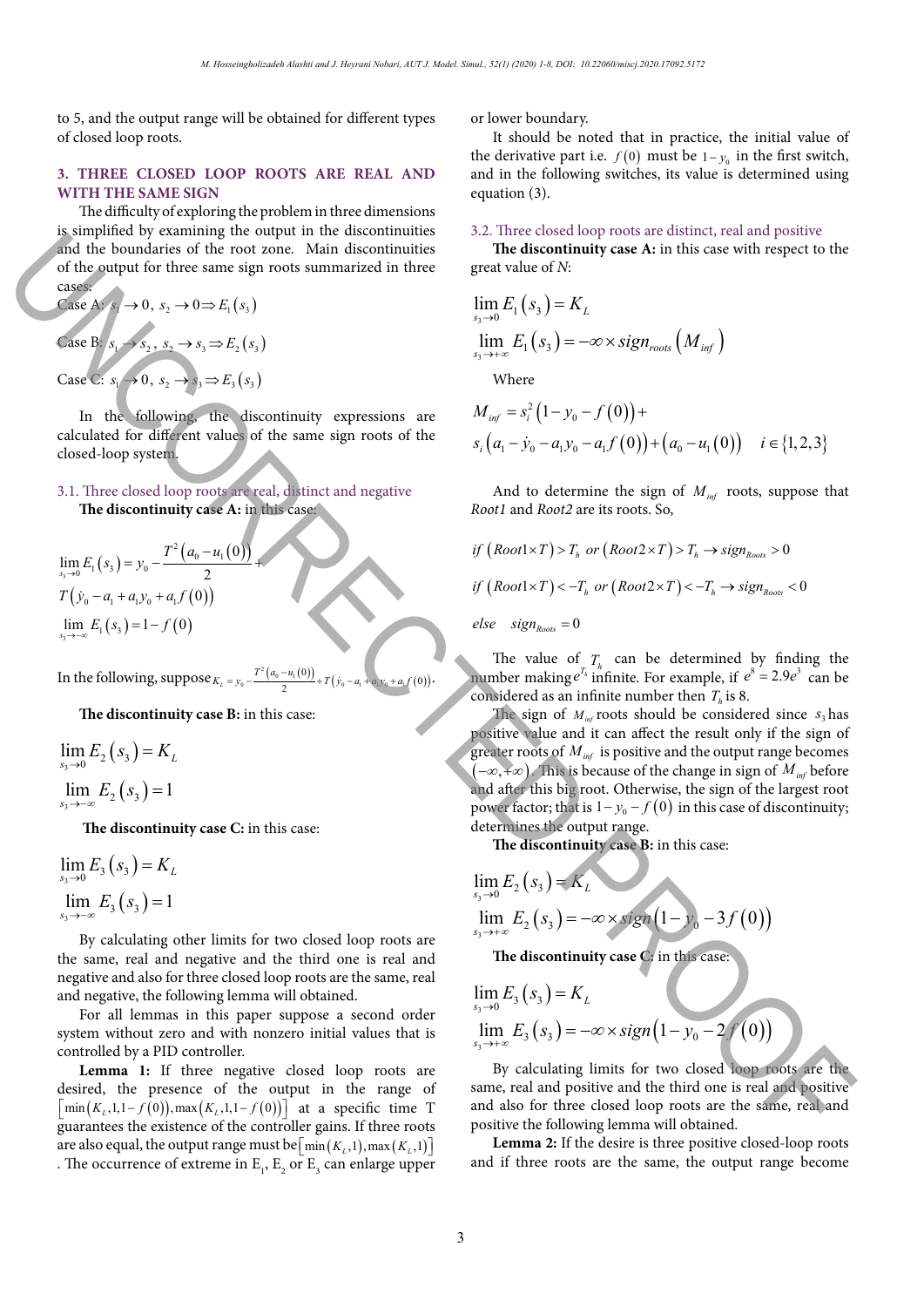$\left( - \infty \times sign\left( 1 - y_{_{0}} - 3f\left( 0\right) \right) ,K_{_{L}} \right]$ . Otherwise it would be:

if  $sign_{Roots}(M_{inf}) \leq 0$ 

= 1

 $\rightarrow$   $\{if\ sign(1 - y_0 - f(0)), sign(1 - y_0 - 2f(0)), sign(1 - y_0 - 3f(0)),$   $< 0 \rightarrow y(T) \in [K_L, +\infty)$ (if  $sign(1 - y_0 - f(0))$ ,  $sign(1 - y_0 - 2f(0))$ ,  $sign(1 - y_0 - 3f(0)) > 0 \rightarrow y(T) \in (-\infty, K_L]$  $else$   $\rightarrow$   $y(T) \in (-\infty, +\infty)$ 

*if* sign<sub>Roots</sub>  $(M_{inf}) > 0$  →  $y(T) \in (-\infty, +\infty)$ 

 $2(1 - 0)$ 

# 4. THREE CLOSED LOOP ROOTS ARE REAL AND **WITH DIFFERENT SIGN**

4.1. Three closed loop roots are real, distinct; two of them are negative and, one of them is positive

Assume that  $S_1$  is positive and  $S_2$ ,  $S_3$  are negative. So, the We need to define: output range is obtained for the following cases.

Case A: 
$$
S_2 \rightarrow 0
$$
,  $S_3 \rightarrow 0 \Rightarrow Z_1(S_1)$   
\nCase B:  $S_2 \rightarrow S_3$ ,  $S_3 \rightarrow -S_1 \Rightarrow Z_2(S_1)$   
\nCase C:  $S_2 \rightarrow 0$ ,  $S_3 \rightarrow -S_1 \Rightarrow Z_3(S_1)$   
\nCase D:  $S_2 \rightarrow 0$ ,  $S_1 \rightarrow 0 \Rightarrow Z_4(S_3)$   
\nCase E:  $S_2 \rightarrow S_3$ ,  $S_1 \rightarrow -S_3 \Rightarrow Z_5(S_3)$ 

Case F:  $s_1 \to 0$ ,  $s_2 \to s_3 \Rightarrow Z_6(s_3)$ 

We need to define:

$$
N_{inf} = s_1^2 (1 - y_0 + f(0)) + s_1 (a_1 - \dot{y}_0 - a_1 y_0 - a_1 f(0)) + a_0 - u_1 (0)
$$
(5)  
\n
$$
L_{inf} = s_1^2 (1 - y_0) + s_1 (a_1 - \dot{y}_0 - a_1 y_0 - a_1 f(0)) + a_0 - u_1 (0)
$$
  
\n
$$
N_{n-int} = s_1^2 (1 - y_0 + f(0)) + s_1 (-a_1 + \dot{y}_0 + a_1 y_0 + a_1 f(0)) + a_0 - u_1 (0)
$$
  
\n
$$
L_{n-int} = s_1^2 (1 - y_0) - s_1 (a_1 - \dot{y}_0 - a_1 y_0 - a_1 f(0)) + a_0 - u_1 (0)
$$

Case A: 1 → 0 , 3 → 0 , 3 → 0 , 3 → 0 , 3 → 0 , 3 → 3 → 3 → 3 → 3 → 3 → 3 → 5(3) → 3 ⇒ 5(3) → 3 ⇒ 5(3) → 3 ⇒ 5(3)

And  $N_{n-int}$  and  $L_{n-int}$  are the same as  $N_{inf}$  and  $L_{inf}$  in which *s*<sup>1</sup> coefficient becomes negative.

**Lemma 3:** If the desire is two real and negative closedloop roots and one positive root, at specific time *T* the output range is:

if 
$$
sign_{Root}(M_{inf}) \le 0
$$
 &  $sign_{Root}(N_{inf}) \le 0$  &  $sign_{Root}(L_{inf}) \le 0$   
\n
$$
\begin{cases}\n\text{if } sign(1 - y_0), sign(1 - y_0 - f(0)), sign(1 - y_0 + f(0)) > 0 \Rightarrow y(T) \in (-\infty, max(1 - f(0), 1, K_L)] \\
\text{if } sign(1 - y_0), sign(1 - y_0 - f(0)), sign(1 - y_0 + f(0)) < 0 \Rightarrow y(T) \in \left[ min(1 - f(0), 1, K_L), +\infty \right)\n\end{cases}
$$
\n
$$
else \Rightarrow y(T) \in (-\infty, +\infty)
$$

By calculating limits for two closed loop roots are the same, negative and real; the third one is real and positive the following lemma will obtained.

**Lemma 4:** If the desire is two similar and real and negave closed-loop roots and one positive root, at specific time *T* the output range is:

$$
if sign_{\text{Root}}(M_{\text{inf}}) \le 0 \rightarrow \begin{cases} if sign(1 - y_0), sign(f(0)) < 0 \Rightarrow y(T) \in [\min(K_L, 1), +\infty) \\ if sign(1 - y_0), sign(f(0)) > 0 \Rightarrow y(T) \in (-\infty, \max(K_L, 1)] \end{cases}
$$
  

$$
else \Rightarrow y(T) \in (-\infty, +\infty)
$$

4.2. Two closed loop roots are real, distinct and positive; the third one is real and negative

Assume that  $S_2$  is negative and  $S_1, S_3$  are positive. Therefore, the important output discontinuity cases are:

Case A: 
$$
s_1 \rightarrow 0
$$
,  $s_3 \rightarrow 0 \Rightarrow Z_1(s_2)$   
\nCase B:  $s_1 \rightarrow s_3$ ,  $s_3 \rightarrow -s_2 \Rightarrow Z_2(s_2)$   
\nCase C:  $s_1 \rightarrow 0$ ,  $s_3 \rightarrow -s_2 \Rightarrow Z_3(s_2)$   
\nCase D:  $s_2 \rightarrow 0$ ,  $s_1 \rightarrow 0 \Rightarrow z_4(s_3)$   
\nCase E:  $s_2 \rightarrow -s_3$ ,  $s_1 \rightarrow s_3 \Rightarrow Z_5(s_3)$   
\nCase F:  $s_1 \rightarrow 0$ ,  $s_2 \rightarrow -s_3 \Rightarrow Z_{6n}(s_3)$   
\nCase G:  $s_2 \rightarrow 0$ ,  $s_3 \rightarrow s_1 \Rightarrow Z_7(s_1)$ 

By calculating limits for this case following lemma will obtained:

**Lemma 5:** If the desire is two distinct and real and positive closed-loop roots and one negative root, at specific time *T* the output range is:

4. THERE LOGED LOP ROOTS ARE REAL AND  
\n1. Three-EXCREDD LOP ROOTS ARE REAL AND  
\n1. Three-Caseal loop roots are real, distinct, two of them are  
\nthe same that 
$$
s_1
$$
 is positive and  $s_3$ ,  $s_3$  are negative. So, the  
\nthe same that  $s_2$  is negative and  $s_3$ ,  $s_3$  are positive.  
\n**Case A**  $s_2 \rightarrow 0$ ,  $s_3 \rightarrow 0 \Rightarrow Z_1(s_1)$   
\nCase E:  $s_2 \rightarrow 0$ ,  $s_3 \rightarrow -s$   
\nCase E:  $s_2 \rightarrow 0$ ,  $s_3 \rightarrow -s$   
\nCase E:  $s_2 \rightarrow 0$ ,  $s_3 \rightarrow -s$   
\nCase E:  $s_2 \rightarrow 0$ ,  $s_3 \rightarrow -s$   
\nCase E:  $s_2 \rightarrow 0$ ,  $s_3 \rightarrow -s$   
\nCase E:  $s_2 \rightarrow 0$ ,  $s_3 \rightarrow -s$   
\nCase E:  $s_3 \rightarrow -s_3$ ,  $s_3 \rightarrow -s_3$ ,  $s_3 \rightarrow s_3$ ,  $s_3 \rightarrow s_3$ ,  
\nCase E:  $s_2 \rightarrow 0$ ,  $s_3 \rightarrow -s$   
\nCase E:  $s_3 \rightarrow -s_3$ ,  $s_3 \rightarrow -s_3$ ,  $s_3 \rightarrow s_3$ ,  $s_3 \rightarrow s_3$ ,  
\nCase E:  $s_3 \rightarrow -s_3$ ,  $s_3 \rightarrow -s_3$ ,  $s_3 \rightarrow s_3$ ,  $s_3 \rightarrow s_3$ ,  
\nCase E:  $s_3 \rightarrow -s_3$ ,  $s_3 \rightarrow -s_3$ ,  $s_3 \rightarrow s_3$ ,  $s_3 \rightarrow s_3$ ,  
\nCase E:  $s_3 \rightarrow -s_3$ ,  $s_3 \rightarrow -s_3$ ,  $s_3 \rightarrow s_3$ ,  $s_3 \rightarrow s_3$ ,  
\nCase E:  $s_3 \rightarrow -s_3$ ,  $s_3 \rightarrow -s_3$ ,  $s_3 \rightarrow s_3$ ,  $s_3 \rightarrow s_3$ ,  
\nCase E:  $s_3 \rightarrow -s_3$ 

By calculating limits for two closed loop roots are the same, positive and real; the third one is real and negative and considering *Oinf* as below following lemma will obtained.

$$
O_{inf} = s_i^2 (1 - y_0 - 2f(0)) +
$$
  
s<sub>1</sub> (a<sub>1</sub> - *y*<sub>0</sub> - a<sub>1</sub>f(0) - a<sub>1</sub>*y*<sub>0</sub>) + a<sub>0</sub> - u<sub>1</sub>(0), *i* = 1, 2, 3\n
$$
(6)
$$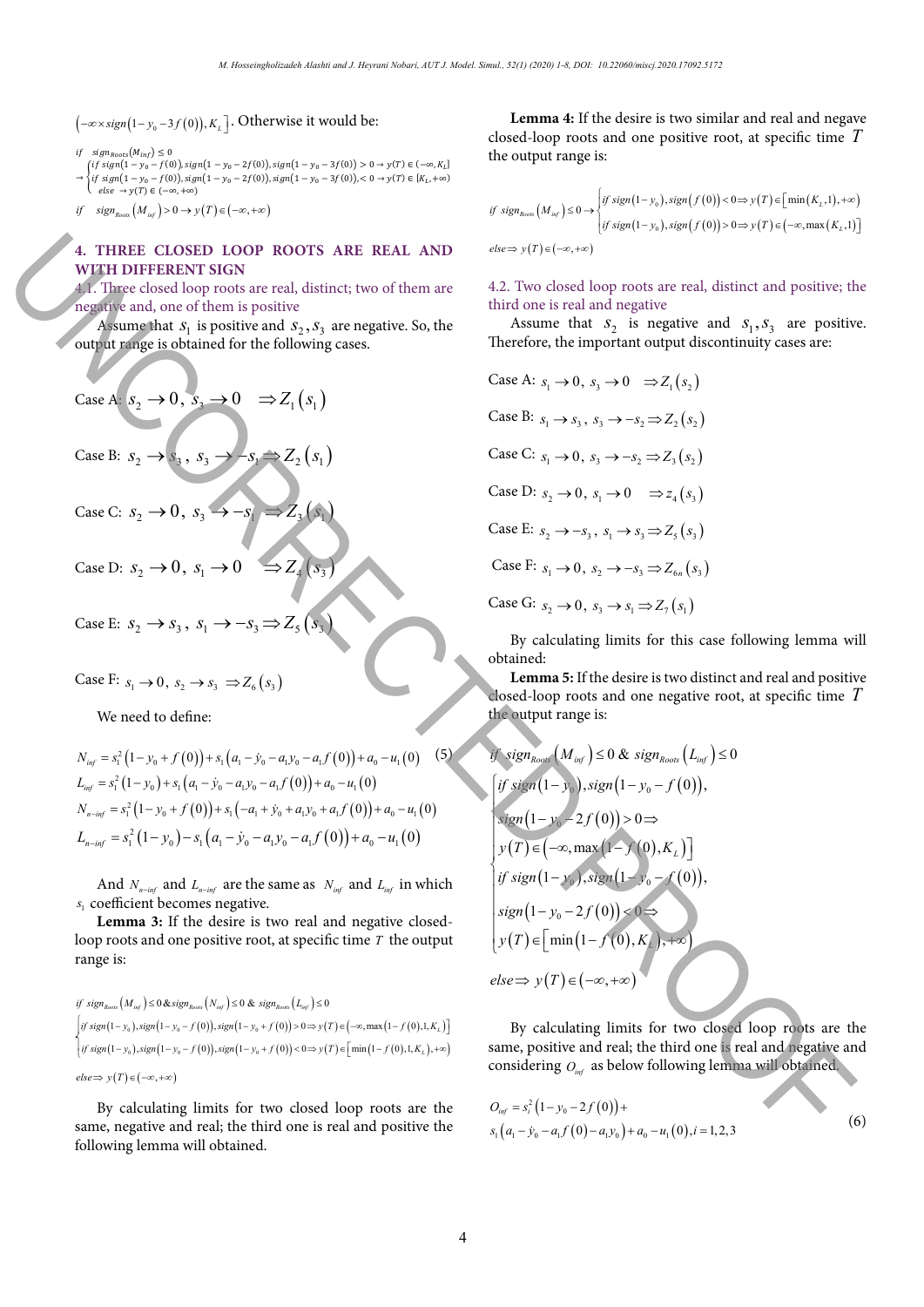**Lemma 6:** If the desire is two similar, real and positive closed-loop roots and one negative root, at specific time *T* the output range is:

$$
if sign_{Roots} (O_{inf}) \leq 0 \& \begin{cases} if sign(f(0)), sign(1-y_0-2f(0)) < 0 \Rightarrow \\ y(T) \in \left[ min(1-f(0), K_L), +\infty \right) \\ if sign(f(0)), sign(1-y_0-2f(0)) > 0 \Rightarrow \\ y(T) \in \left( -\infty, max(1-f(0), K_L) \right] \end{cases}
$$

 $else \Rightarrow y(T) \in (-\infty, +\infty)$ 

# **5. TWO CLOSED LOOP ROOTS ARE COMPLEX AND WITH NEGATIVE REAL PART**

# 5.1. Third root is real and negative

Assume that the two roots  $s_1$  and  $s_2$  are  $\sigma \pm i\omega$  and  $s_3$  is another root. Starting from equation (7):

$$
y(T) = 1 + e^{s_T} \frac{s_3^2 (y_0 - 1 + r'(0)) + s_3 (y_0 + a_0, y_0 - a_0 + a_1, f(0) + 2\sigma f(0)) - a_0 + u_1(0)}{(s_3 - \sigma)^2 + \omega^2} \left[ \frac{\sin(\omega T)}{\omega} \left( (s_3 - \sigma)\alpha - \frac{\omega^2 \beta}{\omega^2} + \cos(\omega T) \left( (s_3 - \sigma)\beta + \alpha \right) \right) \right] = y_3(T)
$$

Where,

$$
\alpha = \begin{pmatrix}\n\sigma^2 (y_0 - 1) + \omega^2 (1 - y_0) + \\
\sigma \dot{y}_0 + \sigma a_1 y_0 - \sigma a_1 - a_0 + \\
u_1(0) + \sigma (2\sigma + s_3 + a_1) f(0)\n\end{pmatrix}
$$
\n
$$
\beta = 2\sigma y_0 + \dot{y}_0 + a_1 y_0 - (2\sigma + a_1)(1 - f(0)) + s_3 f(0)
$$
\n(8)

And the relation between the roots and the controller's gains is as:

$$
\begin{cases}\nK_D = -2\sigma - s_3 - a_1 \\
K_P = \sigma^2 + \omega^2 + 2\sigma s_3 \\
K_I = -(\sigma^2 + \omega^2)s_3\n\end{cases}
$$

So,

$$
\lim_{\omega \to 0} y_3(T) = y_4(T)
$$
\n(9)

And,

$$
\begin{vmatrix}\n\mathbf{F} \sin(\mathbf{r}(x)) = \n\begin{pmatrix}\n\frac{\partial}{\partial x} \sin(\mathbf{r}(0)) \sin(\mathbf{r}(1)) & \frac{\partial}{\partial y} \sin(\mathbf{r}(0)) & \frac{\partial}{\partial z} \sin(\mathbf{r}(0)) & \frac{\partial}{\partial z} \sin(\mathbf{r}(0)) & \frac{\partial}{\partial z} \sin(\mathbf{r}(0)) & \frac{\partial}{\partial z} \sin(\mathbf{r}(0)) & \frac{\partial}{\partial z} \sin(\mathbf{r}(0)) & \frac{\partial}{\partial z} \sin(\mathbf{r}(0)) & \frac{\partial}{\partial z} \sin(\mathbf{r}(0)) & \frac{\partial}{\partial z} \sin(\mathbf{r}(0)) & \frac{\partial}{\partial z} \sin(\mathbf{r}(0)) & \frac{\partial}{\partial z} \sin(\mathbf{r}(0)) & \frac{\partial}{\partial z} \sin(\mathbf{r}(0)) & \frac{\partial}{\partial z} \sin(\mathbf{r}(0)) & \frac{\partial}{\partial z} \sin(\mathbf{r}(0)) & \frac{\partial}{\partial z} \sin(\mathbf{r}(0)) & \frac{\partial}{\partial z} \sin(\mathbf{r}(0)) & \frac{\partial}{\partial z} \sin(\mathbf{r}(0)) & \frac{\partial}{\partial z} \sin(\mathbf{r}(0)) & \frac{\partial}{\partial z} \sin(\mathbf{r}(0)) & \frac{\partial}{\partial z} \sin(\mathbf{r}(0)) & \frac{\partial}{\partial z} \sin(\mathbf{r}(0)) & \frac{\partial}{\partial z} \sin(\mathbf{r}(0)) & \frac{\partial}{\partial z} \sin(\mathbf{r}(0)) & \frac{\partial}{\partial z} \sin(\mathbf{r}(0)) & \frac{\partial}{\partial z} \sin(\mathbf{r}(0)) & \frac{\partial}{\partial z} \sin(\mathbf{r}(0)) & \frac{\partial}{\partial z} \sin(\mathbf{r}(0)) & \frac{\partial}{\partial z} \sin(\mathbf{r}(0)) & \frac{\partial}{\partial z} \sin(\mathbf{r}(0)) & \frac{\partial}{\partial z} \sin(\mathbf{r}(0)) & \frac{\partial}{\partial z} \sin(\mathbf{r}(0)) & \frac{\partial}{\partial z} \sin(\mathbf{r}(0)) & \frac{\partial}{\partial z} \sin(\mathbf{r}(0)) & \frac{\partial}{\partial z} \sin(\mathbf{r}(0)) & \frac{\partial}{\partial z} \sin(\mathbf{
$$

$$
if \omega \to 0 \Rightarrow 1 + \frac{1}{2}e^{\sigma T} (2\beta T + T^2 \alpha + 2(y_0 - 1)) \to
$$
  
\n
$$
\begin{cases}\nif \sigma \to 0 \Rightarrow K_L \\
if \sigma \to -\infty \Rightarrow 1\n\end{cases}
$$
  
\n
$$
if \omega \to +\infty \Rightarrow 1 - e^{\sigma T} \cos(\omega T)(1 - y_0) \to
$$
  
\n
$$
\begin{cases}\nif \sigma \to 0 \Rightarrow 1 - \cos(\omega T)(1 - y_0) \in [2 - y_0, y_0] \\
if \sigma \to -\infty \Rightarrow 1\n\end{cases}
$$

**Lemma 7:** If the desire is two complex roots with negative real part and one negative real root, at specific time *T* the output range is:

 $\left[\min\left(K_L, 1, 2 - y_0, y_0\right), \max\left(K_L, 1, 2 - y_0, y_0\right)\right]$ 

By calculating limits for Third root is real and positive the following lemma will obtained.

**Lemma 8:** If the desire is two complex roots with negative real part and one positive real root, at specific time *T* the output range is:

if sign<sub>Root</sub> 
$$
(N_{n\text{-inf}}) \leq 0 \Rightarrow y(T) \in (-\infty, +\infty)
$$
  
\nif sign<sub>Root</sub>  $(N_{n\text{-inf}}) \geq 0 \Rightarrow$   
\n
$$
\begin{cases}\n\text{if sign}(1 - y_0 + f(0)) < 0 \rightarrow \\
y(T) \in \left[\min(K_L, 2 - y_0, y_0, 1), +\infty\right) \\
\text{if sign}(1 - y_0 + f(0)) > 0 \rightarrow \\
y(T) \in \left(-\infty, \max(K_L, 2 - y_0, y_0, 1)\right]\n\end{cases}
$$

By calculating limits for two closed loop roots are complex and with positive real part the following lemma will obtained. **Lemma 9:** If the desire is two complex roots with positive real part and one real root. Output can take any value which lead us to PID gains.

## **7. CALCULATION OF**  $\dot{y}(T)$

It is necessary to specify the value of the output derivative at the end of each interval to be the initial value of the output derivative or  $\dot{y}_0$  for the next time interval. So:

$$
\dot{y}(T) = A_1 e^{s_1 T} + A_2 e^{s_2 T} + A_3 e^{s_3 T}
$$
\n(11)

Where:

$$
A_{i} = \frac{s_{i}^{2} y_{0} + s_{i} (a_{1} y_{0} + y_{0} + K_{D} - K_{D} f (0)) + K_{p} + u_{1} (0) + \frac{K_{I}}{s_{i}}}{(s_{i} - s_{j})(s_{i} - s_{k})}
$$
  
,  $j, k \neq i = 1, 2, 3$ 

Also, according to lemmas, there are some constraints that the designer has to notice and steps should be taken one after the other according to the lemmas. The following example is a sample of this design.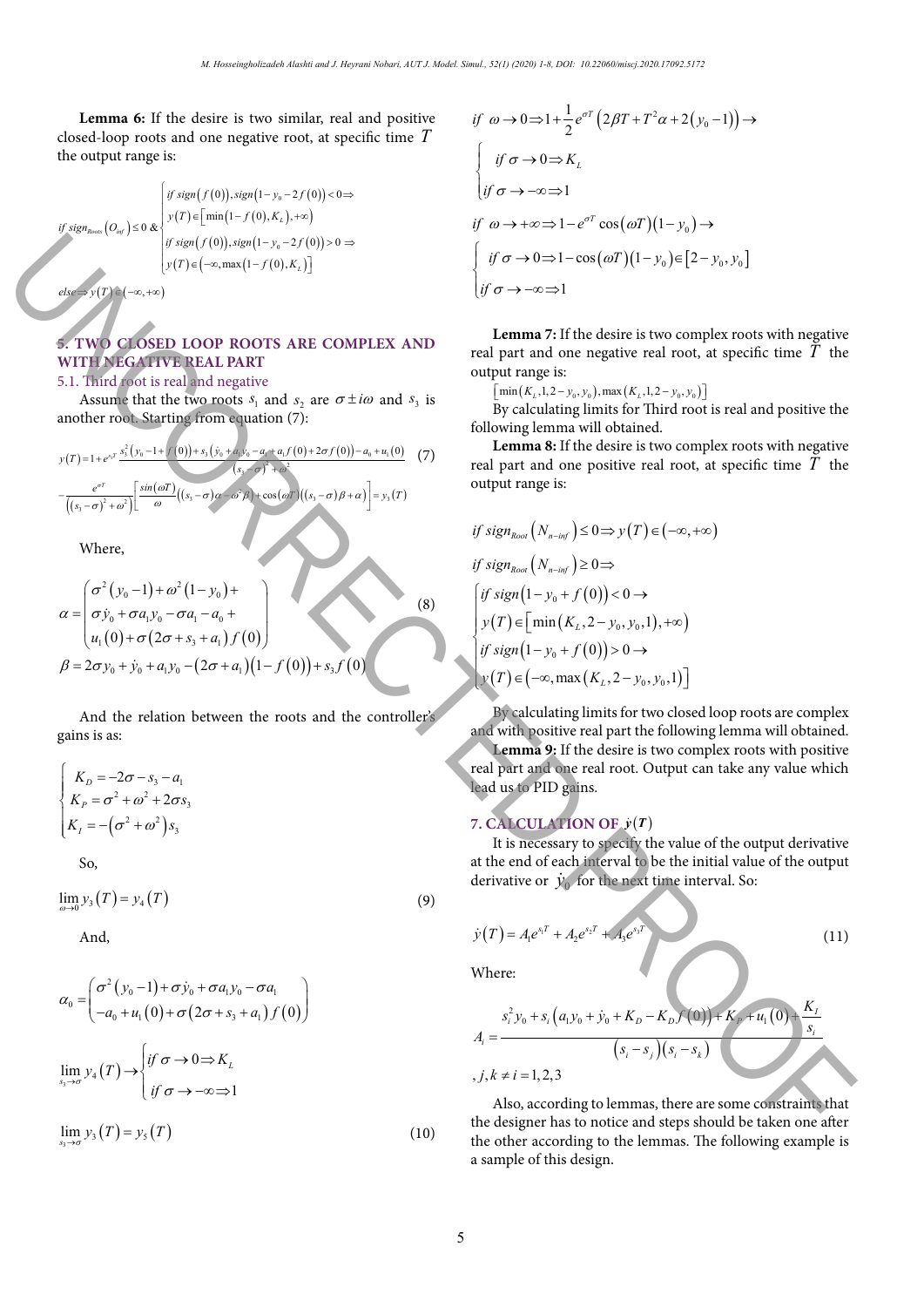

**Example-** Suppose that second order system is  $\frac{1}{s^2+9s-2.1}$ , and initial values are zero. So what would be the values of PID gains such that the output values are  $[0.7, 0.9, 1.1, 0.99, 1]$  at times [1.2,1.5,3,5,6]? In the first, third and fifth intervals three roots are distinct and negative. And in second and fourth intervals two roots are complex with a negative real part and, the other root is negative and real.

**Answer**: Roots  $(s_3, s_2, s_1)$  in the first, second, third, fourth and fifth intervals are calculated to be  $(-0.67, -0.075, -14.4)$ ,  $(-1.87 \pm 0.27 \, j, -1.25)$ ,  $(-2.28, -2.31, -2.34)$ ,  $(-4.33 \pm 3.5 \times 10^{-6} \, j, -1.97)$ (−−− 4.146, 4.143, 4.089) respectively.

 $K<sub>p</sub>$  gains at consecutive intervals  $[T<sub>5</sub>, T<sub>4</sub>, T<sub>3</sub>, T<sub>2</sub>, T<sub>1</sub>]$  are [53.17,37.97,18.1,10.37,12.94], *K<sub>i</sub>* gains are [70.24,37.05,4.48,4.48,0.73] and  $K_p$  gains are [3.37,1.64, -2.06, -4,6.2].

The value of the output derivative at consecutive intervals take the value of [0.00013,0.003, -0.11,0.77,0.4]. the value of  $u_1$  are  $[-2.09, -2.1, -1.21, 0.83, 0.55]$ . The value of *f* are  $\lceil 1.3 \times 10^{-} ,0.0018,-0.10.1,0.3 \rceil$ .

The admissible range of the output for case 1, 2, 3, 4 and 5 are [0,1.512] ,[0.7,1.3] , [0.9,5.35], [0.9, 2.64] and [0.98,1] respectively. Output and control signal are obtained as illustrated in Fig. 2.

As shown in the above example, since the last controller was stable, the closed-loop system becomes and remains stable. In this regard, the following theorem is necessary.

**Stability theorem:** The necessary and sufficient condition for the stability of this method is the stability of the last controller.

**Proof:** A time-invariant linear system without initial conditions will be BIBO stable if the output of any bounded input is bounded and finite. Since in designing the scenario the output values at mid-point times are imposed by the designer, they are limited. So, the only problem is that what happens to the output after the last imposition. The stability of final controller which makes the output bounded and finite can address this concern. It means that the given condition is sufficient. On the other hand, it is clear that if the final controller is unstable, there would be an input which can make the output infinite.

# **8. ADMISSIBLE OUTPUT RANGE WITH LIMITATION ON DOMAIN OF CONTROL SIGNAL**

Lemmas 1-9 get admissible output range in several cases of closed-loop roots. Output ranges obtained without regarding any limitation in control effort. But in real applications control effort must be limited, for example because of the limitation of actuator inputs. If we consider a saturation block after controller block then the admissible output range would be the subset of ranges states in lemmas. To find this subset for each switch we can check it in initial and final time of each switch. If we consider  $|u(t)| < U_m$  we must check:

$$
\begin{aligned}\n&|K_P(1 - y(t_0)) - K_D \dot{y}(t_0)| < U_m \\
&|K_P(1 - y(T_f)) - K_D \dot{y}(T_f) + \left| < U_m\n\end{aligned} \tag{12}
$$

In above inequalities  $y(t_0)$  and  $\dot{y}(t_0)$  are known in each switch. When  $v(T_c)$  have specific value, system roots are calculated and the value of  $y(T_f)$  and three controller gains will be determined.

Assume that  $[\psi, \eta]$  is the admissible output range for a special system that is obtained using lemmas in this paper. To start finding admissible subset of this range in present of actuator saturation in a special switch  $[t_0, T_f]$  we must consider lower limit  $\psi$  and increase it step by step until inequalities (12) be satisfied (i.e.  $y(T_f) = \psi$ ). So new lower limit  $\psi$  will be found. Then increase  $\psi$  until inequalities (12) aren't satisfied. So the upper limit  $\eta$  will be found. In this way, subset of admissible output range in the present of saturation is  $[\sqrt{\psi}, \eta]$ . And this new subset should be considered during design phase.

## **9. COMPARISON WITH OTHER TUNING METHODS**

Among lots of PID tuning methods, we can compare our method with those which are suitable for second order systems and in time domain. We select two methods. First one is a method that Haeri presented in [19] and, first, normalized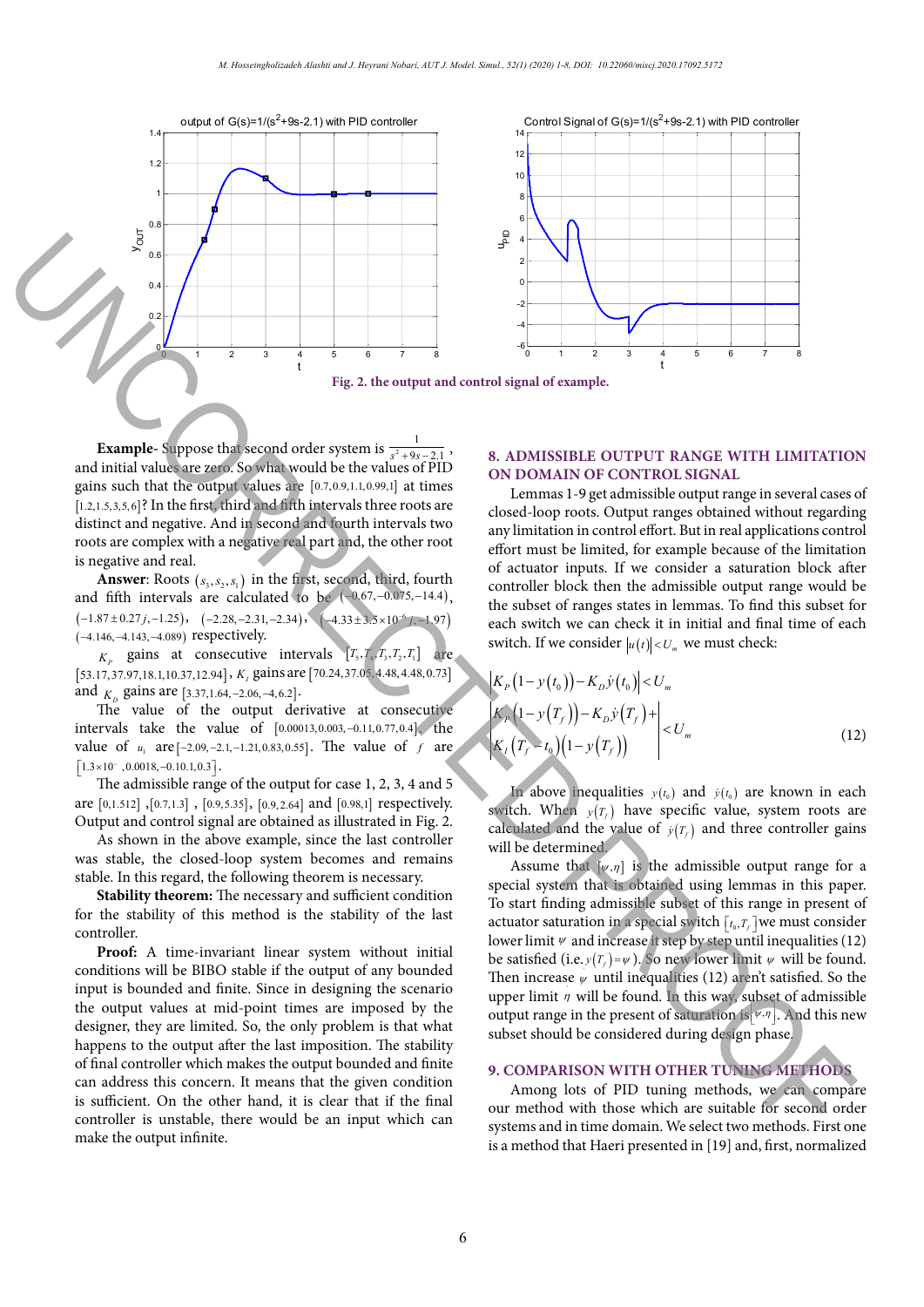

Fig. 3. Output signal of a second order system with PID gains of several methods.

PID parameters for under damped systems using a curvefitting algorithm are obtained. Then, PID gains formulas are given with these normalized parameters. In [20] other method is presented by Furkan and PID design is implemented by a multiple pole placement strategy which enforces the control system had real poles with a desired time constant specification. These two methods have analytic solution but our method has numeric solution. Haeri method are suitable only for under damped second order systems and Furkan method only consider time constant specification while our method is so general by point viewing to output value in time T. These methods cannot be used for switching PID but our method special application is for switching PID to give several desired specification simultaneously. To compare our method with these two methods an under damped system like simulation 2 in [19] is considered. This system is  $G(s) = \frac{3}{s^2 + s + 3}$ . We consider  $\tau$  = 0.1 for Furkan method and high stability margin in Haeri method. For better comparison, we use our method in two scenario. First scenario is  $y(2)=0.878$  which is obtained from Haeri method output and second scenario is  $y(0.3) = 1.2$  which is obtained from Furkan method. PID parameters in Haeri method are  $K_p = 8.38$ ,  $K_l = 0.992$  and  $K_p = 7.78$  and in our first scenario are  $K_p = 2.16$ ,  $K_l = 1$  and  $K_p = 2.16$ . As shown in Fig. 3, our method result with first scenario is very similar to Haeri method result. PID parameters in Furkan method are  $K_p = 98.99$ ,  $K_l = 333.3$  and  $K_p = 9.66$  and in our second scenario are  $K_p = 157$ ,  $K_l = 553.2$  and  $K_p = 12.94$ . As shown in Fig. 3, our second scenario result are very similar to Furkan method result. Although our method is solved numerically, it is so general and can lead us to PID gains for every scenario that you want. In addition, considering initial state values in this paper formulas make our method suitable for switching PID design. **Fig. 3. Output signal of a second order system with PID gains of extent and the output signal of a second order system with PID gains of extent and order system with PID gains of several methods.<br>
<b>FID parameters for ana** 

## **10. IMPORTANT POINTS**

**Point 1-** According to lemmas, it may be concluded that if there are two complex roots with a positive real part, then there

will be PID gains for each amount of the output. Therefore, the other cases of lemmas would not be valuable. However, what is overlooked in this point of view is that although the focus of this study is on point viewing to the output, its behavior is also important at times between two switches. The existence of complex roots means that there are oscillations in the output profile. Therefore, due to the constraints on control efforts in the real system, these behaviors between the two switches may not be desirable. So, when the designer refers to lemmas, should notice the behavior of the output between the two switches in addition to the existence of PID gains. Each kind of roots will create a type of output behavior and, this is the value of each cases of lemmas. Also, in the last switch, there must be three stable roots.

As an example, as shown in Fig. 5, for four different combinations of closed loop roots, four different behaviors are seen in the interval between two switches. In the fourth case (two complex roots with positive real part and a positive root), the output has a high overshoot, but the second case (two complex roots with negative real part and a positive root) and the third one (two complex roots with positive real part and a negative root) have no overshoot. The first case (two complex roots with a negative real part and a negative root) has also a slight overshoot. The designer may prefer to one of these four cases for a particular study.

**Point 2-** The final values of  $\dot{y}(T)$ ,  $f(T)$  and  $u_1(T)$  are used as the initial values  $\dot{y}_0$ ,  $f(0)$  and  $u_1(0)$  in the next switch which help to the smoothing of the output signal, the control signal of the derivative part and the control signal of the integrator part at the moment of switching respectively.

**Point 3-** The result of load disturbance and even system parameters uncertainty is that the output at final time of a switch is not exactly in its expected value. So we can change PID gains or next switch plans to concur this problem. If we know that disturbance occurs after last switch, we can design last PID scenario based on good disturbance rejection. Also, if we doesn't know the exact value of system parameters but